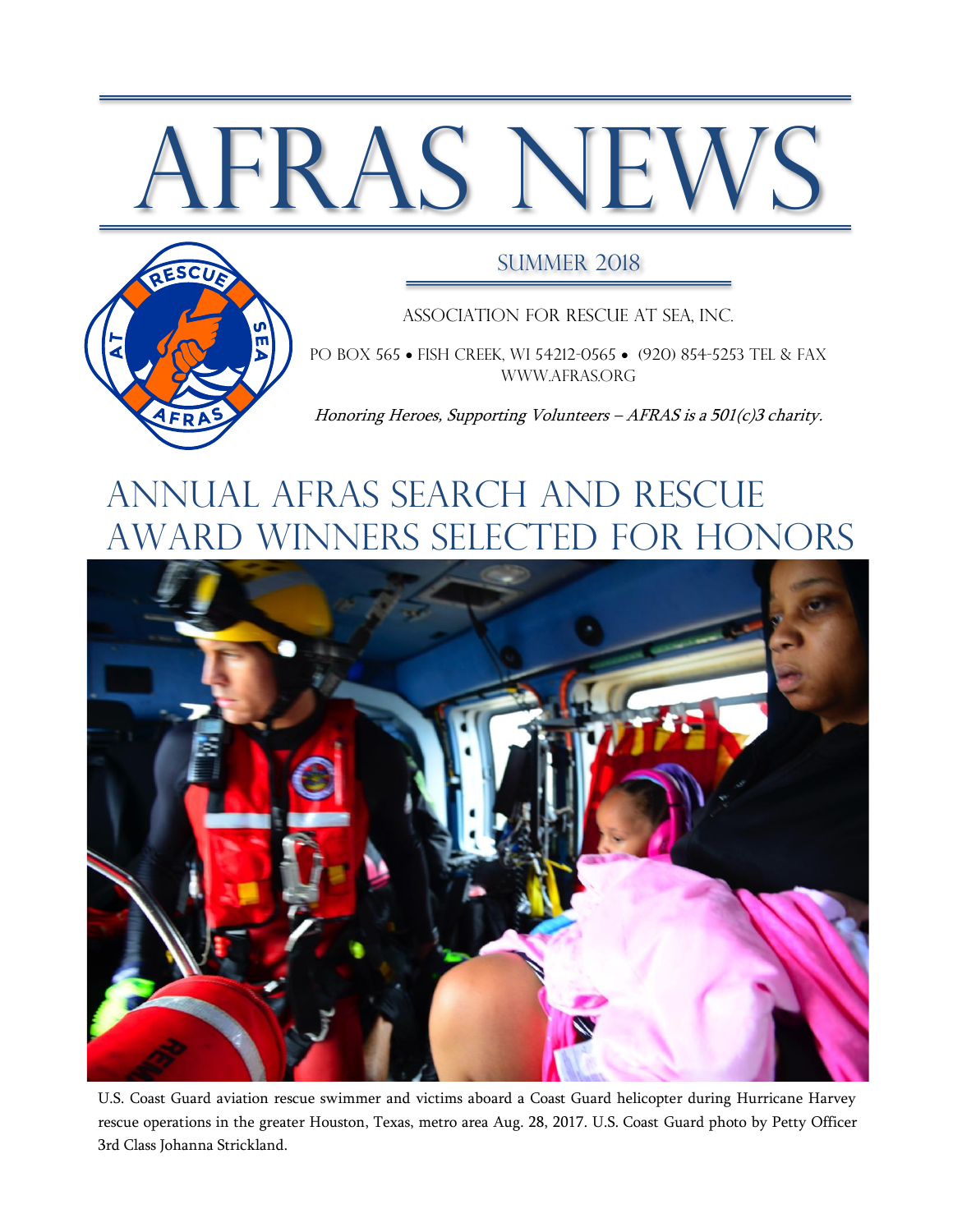## Message From The President

#### Charles "Skip" Bowen, AFRAS President

Supporters of AFRAS! It has been an exciting year so far for the Association! For starters, we have been able to donate well over \$28,000 to the Virgin Islands Search and Rescue (VISAR), supporting their efforts to reconstitute their capability following last year's tremendous hurricane that impacted the Caribbean.

 In addition, congratulations to Mr. Mark Cianciolo, Mr. Fair Kim and Mr. Joe Re for joining the AFRAS Board. Mark Cianciolo, a retired Marine Corps Colonel brings a wealth of experience to the Board representing McMurdo, Inc., a huge supporter of AFRAS. Retired Coast Guard Captain Joe Re also joined our team. Joe joined Sev1Tech as the Director of Mission Solutions after a long and exemplary career in the U.S. Coast Guard. Fair Kim, a retired Coast Guard Commander, brings to AFRAS an extensive operational service background, as well as expertise in maritime policy objectives through his work at the Coast Guard's Office of Legislative

# AFRAS Welcomes New Directors

The Officers and Board of Directors would like to welcome Col. Mark G. Cianciolo (USMC Ret.), Capt. Joseph Re (USCG Ret.) and Cmdr. Fair Kim (USCG Ret.) to the AFRAS Board.

 Cianciolo, a 31-year U.S. Marine Corps veteran, serves as Regional Vice President for Orolia Americas, which provides resilient positioning, navigation and timing solutions from Global Navigation Satellite System-based technologies. Cianciolo retired from the Marine Corps in 2008, during his last tour on active duty leading the planning and execution or worldwide aviation command, control, communications and intelligence (C4I) operations in Iraq and Afghanistan.

Re is a 31-year U.S. Coast Guard veteran now

Affairs and now his work Policy Director and Counsel for the non-profit American Maritime Congress, in Washington DC.

 Next, I would like to congratulate all of our 2018 award recipients. They will



be recognized at our annual Association for Rescue at Sea award reception, set for Thursday the 13th of September on Capitol Hill.

 Finally, I will be stepping down as President of AFRAS at the end of my term in September. It has been a true privilege to serve the last three years. However, all organizations need fresh perspective from time to time and it is time for me to step down. I am very proud of what we have been able to accomplish. I will remain part of this fantastic organization as a Director. Stay tuned for the announcement of a new President, and thank you!

serving as Missions Solutions Director at Sev1Tech, an IT, engineering and program management consulting company. Re is also the Vice President of the National Capital Council of the Navy League, and spent eight years as President of Prince William Soccer, in Virginia, a club with more than 3,000 members whose volunteers provide coaching and support for children of all abilities to develop character, sportsmanship, teamwork and important life skills.

 Kim currently serves as the Policy Director for the American Maritime Congress, an advocacy group dedicated to ensuring the nation maintains a robust maritime security posture through the U.S. Merchant Marine.

 Cianciolo, Re and Kim begin their AFRAS Director terms after the annual Board of Directors meeting adjourns, in Washington D.C. Sept. 13.

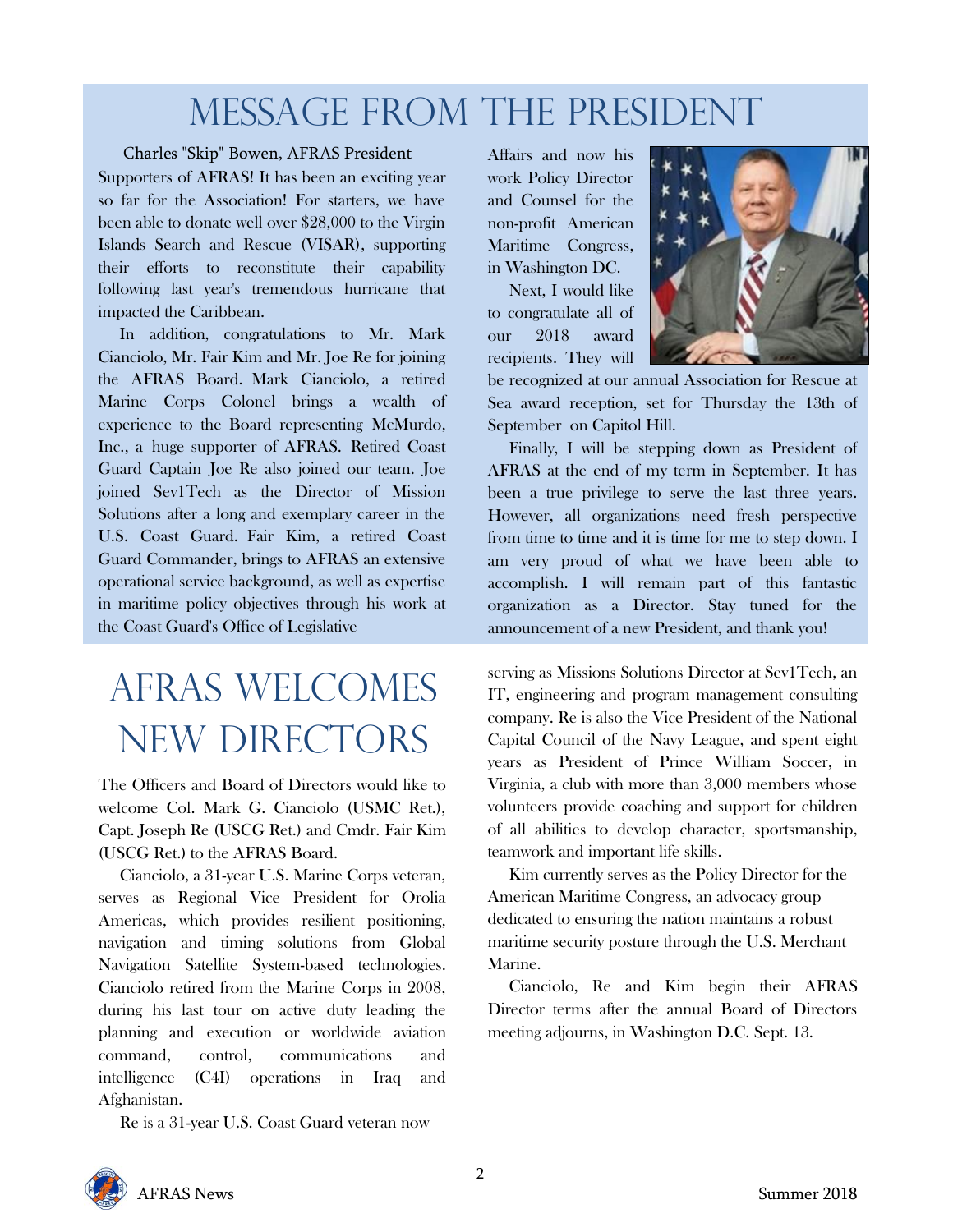## AFRAS CHAIRMAN Visits Congressional **SUPPORTERS**





AFRAS Chairman Dana Goward paid visits to Congressmen John Garamendi (top) and Duncan Hunter, both of California, after the 2017 Capitol Hill search and rescue awards ceremony to present tokens of appreciation for their continued support of our organization. Rep. Hunter sponsored the 2017 event and Rep. Garamendi attended to give remarks and present awards to honorees. Garamendi is a member of the Coast Guard and Maritime Transportation Subcommittee; Hunter is Chairman of that Transportation and Infrastucure Committe subcommittee.



AFRAS President Charles "Skip" Bowen presents the C-Port Award to Capt. Lins at a ceremony in January 2018.

## 2018 Search and rescue award winners selected

We are proud to announce the winners of our 2018 maritime search and rescue awards. Our Board of Directors pored through numerous submissions, detailing heroic rescues, throughout the first half of the year, selecteding the following for honors:

Vice Admiral Thomas Sargent III Gold Medal: U.S. Coast Guard Aviation Survival Technician Third Class Brendan T. Kiley and Aviation Survival Technician First Class Matthew Silvious, for two separate rescues;

Chairman's Award: U.S. Coast Guard Auxiliary crewmembers from District 13 Flotillas 8-2 and 8-4;

Amver Award: Captain and crew of the m/v Joanna; Amver Special Award: Captain and crew of the m/v Hercules Leader;

Cruise Ship Humanitarian Award: Captain and crew of the Carnival Elation;

C-Port Award: Captain Nathan Lins, of TowBoat U.S., Catalina;

CAR/SAR Award: Crewmembers of the Domincan Naval Auxiliary Santo Domingo Flotilla and Air Unit.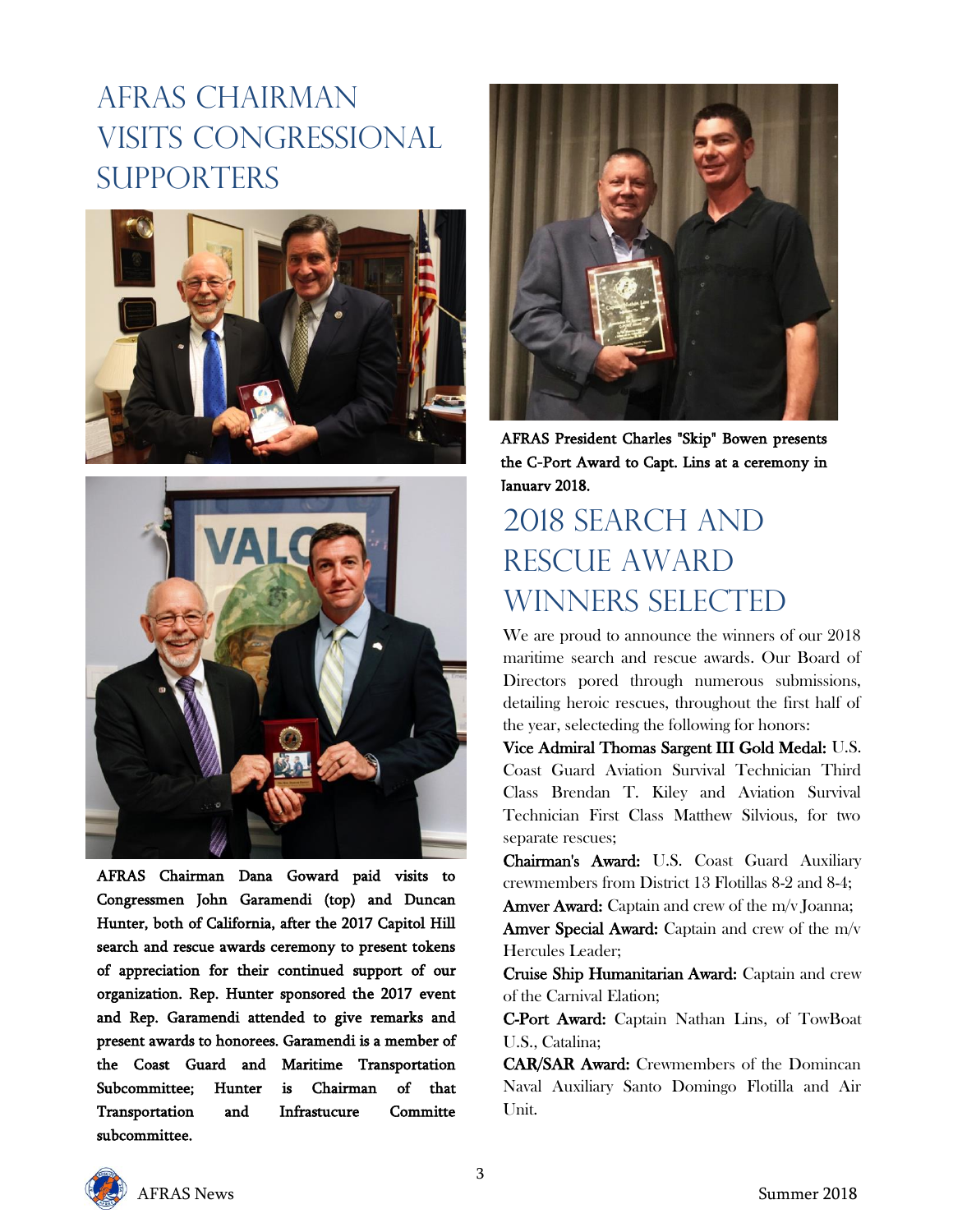### AFRAS THANKS THE CORPORATE SPONSORS OF THE 2018 CAPITOL HILL GOLD MEDAL CEREMONY

#### **GOLD DONATION LEVEL**





AFRAS is also pleased to announce that it presented its C-PORT Award in January for an act of extraordinary skill and determination in saving a life in the maritime environment. This year's award was presented to: CAPTAIN NATHAN LINS of TowBoat U.S. Catalina